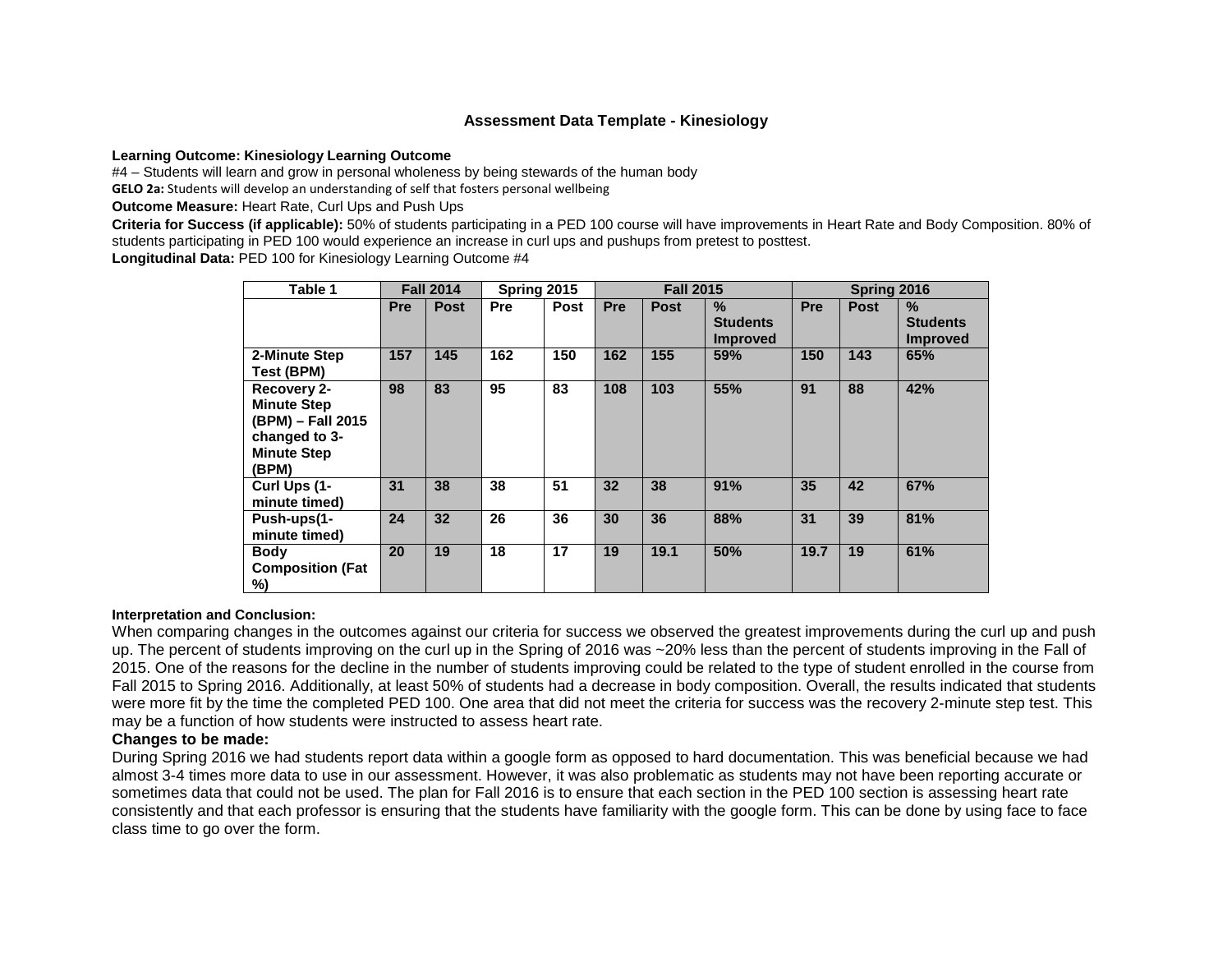### **Learning Outcome: Kinesiology Learning Outcome**

**#4** – Students will learn and grow in personal wholeness by being stewards of the human body **GELO 2a: Students will develop an understanding of self that fosters personal wellbeing**

**Outcome Measure:** Overall Personal Wellbeing

**Criteria for Success (if applicable):** Students will score 3 or above on personal wellbeing rubric after taking PED 100 (N=15)

**Longitudinal Data: See Table 2**

| <b>Fall 2015</b>                             | <b>Fall 2014</b> |     |        | <b>Fall 2015</b><br>$(n=15)$ | Spring 2016<br>$(n=178)$ |     |
|----------------------------------------------|------------------|-----|--------|------------------------------|--------------------------|-----|
| <b>Overall Personal</b><br><b>Well-Being</b> | --               | 3.5 | $\sim$ | 3.3                          | --                       | 3.4 |

**Rubric Used: Figure 1**

|                                                                                                                                                                                                    |                                                                                                                                                                             | 3                                                                                                                                                                                                    | 4                                                                                                                                                                                                                                                                                    |
|----------------------------------------------------------------------------------------------------------------------------------------------------------------------------------------------------|-----------------------------------------------------------------------------------------------------------------------------------------------------------------------------|------------------------------------------------------------------------------------------------------------------------------------------------------------------------------------------------------|--------------------------------------------------------------------------------------------------------------------------------------------------------------------------------------------------------------------------------------------------------------------------------------|
| <b>Response shows little</b><br>or no recognition of<br>the need to make a<br>decision or set a goal<br>or response lacks the<br>appropriate process<br>for decision making<br>and/or goal setting | <b>Response shows</b><br>recognition of the<br>need to make a<br>decision or set a goal<br>and provides evidence<br>that some options or<br>consequences were<br>considered | <b>Response shows</b><br>recognition of the<br>benefit of using<br>decision-making or<br>the goal setting<br>process and provides<br>evidence that options<br>and/or consequences<br>were considered | <b>Response shows</b><br>reflection and a<br>logical progression<br>through a decision-<br>making or goal-setting<br>process that includes<br>full consideration of<br>options and/or<br>consequences and<br>which results in a<br>health-enhancing<br>decision or goal<br>statement |

### **Interpretation and Conclusion:**

In addition to the objective data presented above, we asked students to assess their overall well-being on a scale from 1-4 (See Figure 1). Our objective data (presented above) indicated overall improvements in students enrolled in the PED 100 courses but also our students indicated that they not only improved in their fitness but also in the overall understanding of what it means to maintain a healthy life style. This is indicated by the overall score on the wellness criteria of 3.3 in Fall 2015 and 3.4 in Spring 2016.

### **Changes to be made:**

Based on Fall 2015 data and the suggested changes we made the following changes to the PED 100 curriculum:

- 1. Created a macro word document that students could type into
- 2. Embedded that document within Canvas
- 3. Had professors of those courses input rubric scores into a google spreadsheet

Unlike Fall 2015 where we only had data from one course. This semester all PED 100 sections turned in student data!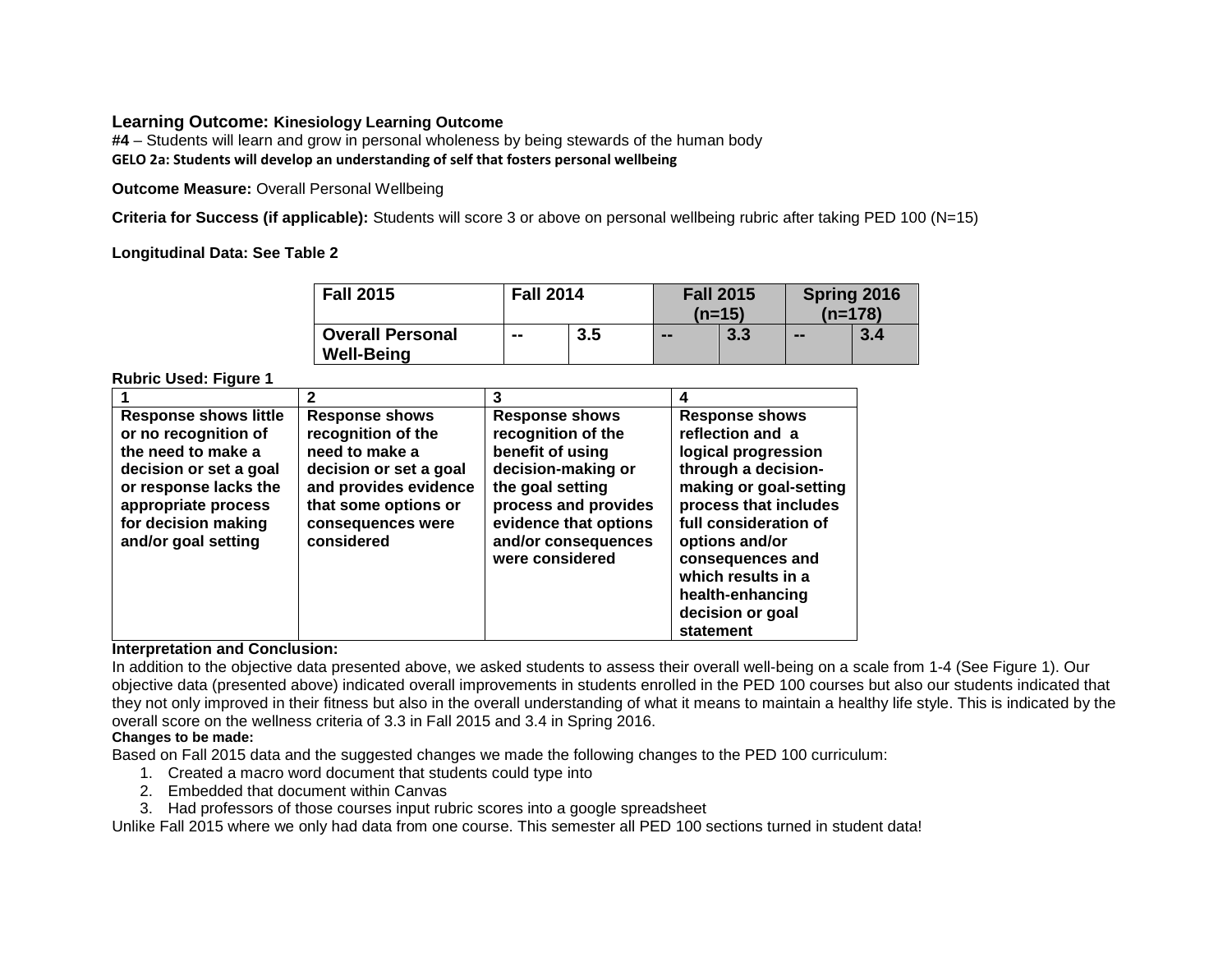#### **Learning Outcome: Kinesiology Learning Outcome**

**#3 –** Students will apply their emerging knowledge of health and fitness for the benefit of their clients, patients and the community

**#4 –** Students will learn and grow in personal wholeness by being stewards of the human body

#### **GELO 2a: Students will develop an understanding of self that fosters personal wellbeing**

**Outcome Measure:** Body composition and Heart Rate

**Criteria for Success (if applicable):** 50% of students participating in PED 200 will have improvements (indicated by a decrease in both measures) in Heart Rate and Body Composition.

**Rubric Used:** No rubric used; each individual was evaluated as either showing improved or not improved in the area of physical fitness

| $\cdot$                  | <b>Fa14s1</b> | <b>Fa14s2</b> | <b>Fa14s3</b> | <b>Fa14</b><br>% | <b>Sp15s2</b> | <b>Sp15s3</b> | Sp15% | <b>Fa15s1</b> | <b>Fa15s2</b> | <b>Fa15s3</b> | <b>Fa15%</b> | Total #<br>students | Total % |
|--------------------------|---------------|---------------|---------------|------------------|---------------|---------------|-------|---------------|---------------|---------------|--------------|---------------------|---------|
| Heart Rate L             | 25            | 27            | 17            |                  | 15            | 26            |       | 24            | 31            | 24            |              | 189                 |         |
| Heart Rate 1             | 10            | 10            | 17            |                  | 14            |               |       | 9             | 6             | 10            |              | 84                  |         |
|                          | 0.71          | 0.73          | 0.50          | 65%              | 0.52          | 0.76          | 64%   | 0.73          | 0.84          | 0.71          | 76%          |                     | 68%     |
|                          | 0.29          | 0.27          | 0.50          | 35%              | 0.48          | 0.24          | 36%   | 0.27          | 0.16          | 0.29          | 24%          |                     | 32%     |
| Body Comp % $\downarrow$ | 22            | 33            | 28            |                  | 22            | 22            |       | 22            | 28            | 15            |              | 192                 |         |
| Body Comp % 1            | 13            | ⇁             | 10            |                  | 14            | 13            |       | 11            | 11            | 15            |              | 94                  |         |
|                          | 0.63          | 0.83          | 0.74          | 73%              | 0.61          | 0.63          | 62%   | 0.67          | 0.72          | 0.50          | 63%          |                     | 66%     |
|                          | 0.37          | 0.18          | 0.26          | 27%              | 0.39          | 0.37          | 38%   | 0.33          | 0.28          | 0.50          | 37%          |                     | 34%     |

#### **Longitudinal Data: PED 200**

|                          | <b>Sp16s2</b> | <b>Sp16s3</b> | Total #<br>students | Total % |
|--------------------------|---------------|---------------|---------------------|---------|
| Heart Rate $\downarrow$  | 14            | 23            | 226                 |         |
| Heart Rate $\uparrow$    | 1             | 7             | 92                  |         |
|                          | 0.93          | 0.77          |                     | 72%     |
|                          | 0.07          | 0.23          |                     | 28%     |
| Body Comp % $\downarrow$ | 21            | 12            | 225                 |         |
| Body Comp % 1            | 7             | 4             | 105                 |         |
|                          | 0.75          | 0.75          |                     | 68%     |
|                          | 0.25          | 0.25          |                     | 32%     |

#### **Interpretation and Conclusion:**

When comparing changes in outcomes against our criteria for success, at least 50% of the students participating in PED 200 were more fit by the end of the course. More specifically, our longitudinal data shows that 72% of students experienced a decline in heart rate and 68% of students had a decrease in their overall body composition. In spring 2016, 85% of students experienced a decline in heart rate from pre to posttest and 75% of students had a reduction in body composition. These results indicated that a good portion of the students taking this course are generally more fit by the time they finish the course. **Changes to be made:** 

No changes to be made.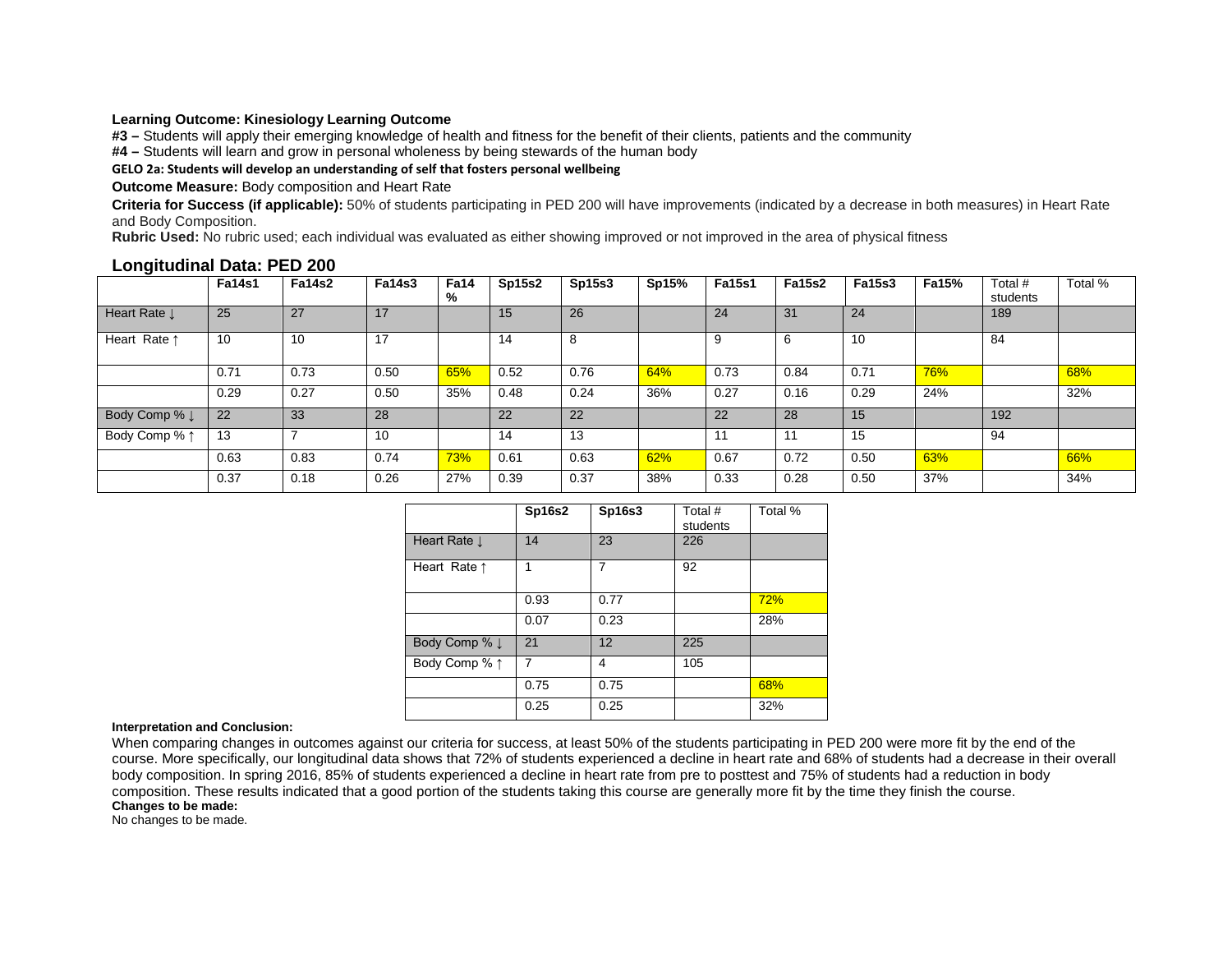### **Learning Outcome: Kinesiology Learning Outcome**

**#4 –** Students will learn and grow in personal wholeness by being stewards of the human body **GELO 2a: Students will develop an understanding of self that fosters personal wellbeing**

**Outcome Measure:** Body composition and Heart Rate

**Criteria for Success (if applicable):** Question #5 "As a result of this activity class I have a greater understanding and appreciation of what it means to learn and grow" 80% of students participating in a PED activity course will report "somewhat" or "strongly agree" to the questions listed in the table below

|   | Question - As a result of this activity class I have a                                           | Strongly | Somewhat | <b>Neither</b> | Somewhat       | Strongly  | Total     | Percent of      |
|---|--------------------------------------------------------------------------------------------------|----------|----------|----------------|----------------|-----------|-----------|-----------------|
|   | greater understanding and appreciation that/of:                                                  | agree    | agree    | agree nor      | disagree       | disagree  | Responses | students in the |
|   |                                                                                                  |          |          | disagree       |                |           |           | agree category  |
|   | Physical activity is related to my<br>physical well being                                        | 479      | 78       | 12             | 15             | 9         | 586       | 95              |
|   | Participating in physical activity is<br>related to my emotional and spiritual<br>well being     | 432      | 116      | 24             | 3              | 11        | 586       | 94              |
|   | Participating in physical activity<br>enhances my social well being                              | 405      | 132      | 36             | 5              | 9         | 587       | 91              |
|   | The beauty and gift of the human<br>body and how these are influenced by<br>pursuing activity    | 401      | 140      | 26             | $\overline{7}$ | 10        | 584       | 93              |
| 5 | What it means to learn and grow in<br>personal wholeness by being a<br>steward of the human body | 372      | 149      | 46             |                | <b>11</b> | 585       | 89              |

#### **PED activity courses overall\***

\*Represents data from the following PED courses: 100, 112, 120, 130, 131, 148, 150, 155, 168

## **Interpretation and Conclusions:**

Eighty-nine percent of students taking activity courses in the Department of Kinesiology reported having a greater understanding of what it means to learn and grow in personal wholeness by being a steward of the human body. This finding meets the Departmental criteria, however, one of the most powerful findings in this assessment data is that students also left our classes understanding how physical activity related to their physical wellbeing. Overall, the data from our activity courses is very positive. This is no surprising, when we look at the objective data gathered in the PED 100 and 200 series….not only do students have a greater understanding…overall, students are leaving our activity classes fitter than when they began. When assessing each course individually, there was one course (PED 130 – Beginning Volleyball) where our criteria was not met.

### **Changes that need to be made:**

At this time no changes need to be made.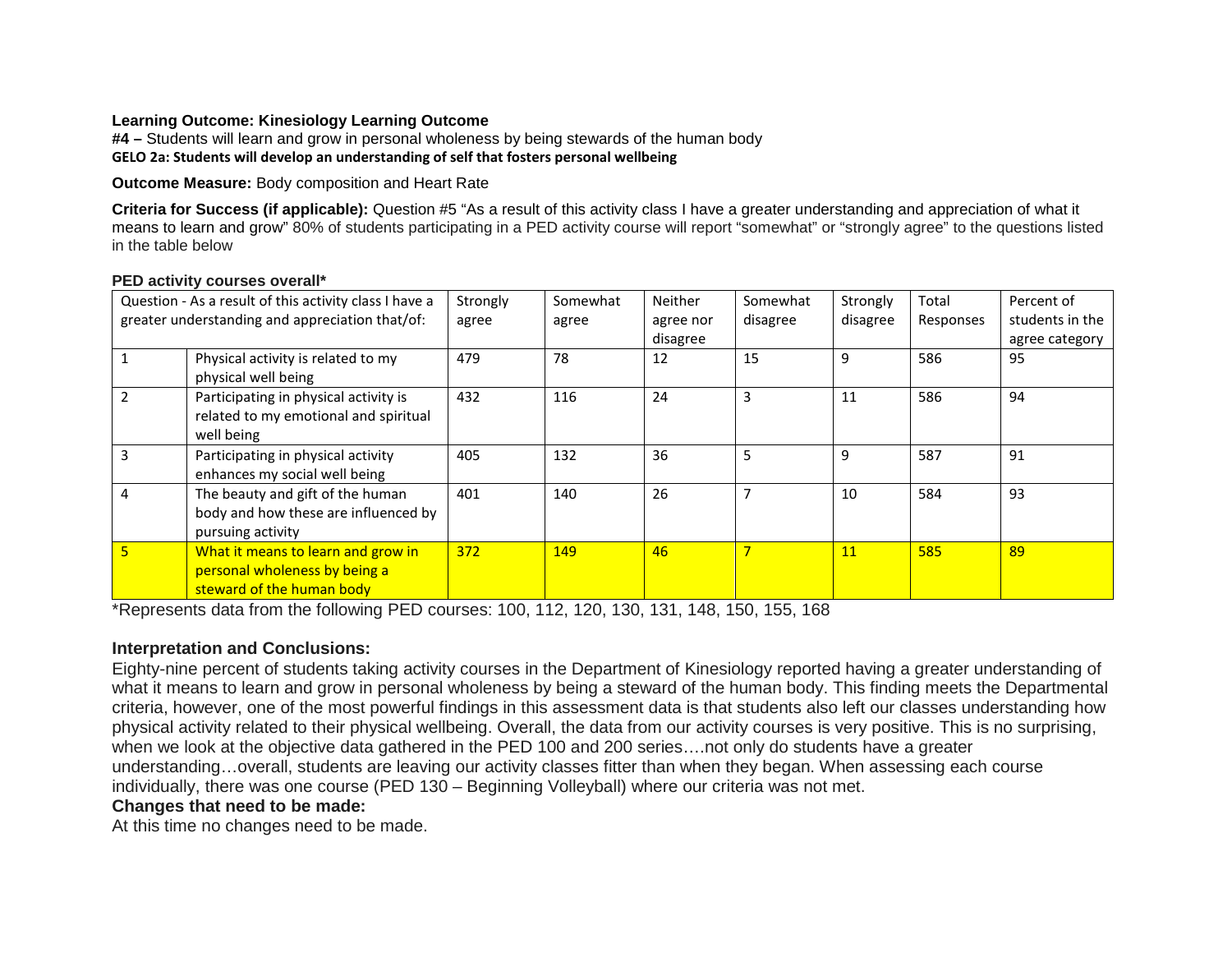Results broken into individual activity courses:

| Question - As a result of this activity class I have a<br>greater understanding and appreciation that/of: | Strongly<br>agree | Somewhat<br>agree | <b>Neither</b><br>agree nor | Somewhat<br>disagree | Strongly<br>disagree | Total<br>Responses | Percent of<br>students in the |
|-----------------------------------------------------------------------------------------------------------|-------------------|-------------------|-----------------------------|----------------------|----------------------|--------------------|-------------------------------|
|                                                                                                           |                   |                   | disagree                    |                      |                      |                    | agree category                |
| Physical activity is related to my<br>physical well being                                                 | 162               | 26                | 10                          | 2                    | 4                    | 204                | 92                            |
| Participating in physical activity is<br>related to my emotional and spiritual<br>well being              | 146               | 39                | 14                          | 2                    | 4                    | 205                | 90                            |
| Participating in physical activity<br>enhances my social well being                                       | 125               | 56                | 18                          | 2                    | 4                    | 205                | 88                            |
| The beauty and gift of the human<br>body and how these are influenced by<br>pursuing activity             | 125               | 55                | 14                          | 4                    | 5                    | 203                | 89                            |
| What it means to learn and grow in<br>personal wholeness by being a<br>steward of the human body          | 117               | 56                | 23                          | 3                    | 6                    | 205                | 84                            |

# PED 110 – Martial Arts and Self Defense

|   | Question - As a result of this activity class I have a<br>greater understanding and appreciation that/of: | Strongly<br>agree | Somewhat<br>agree | Neither<br>agree nor | Somewhat<br>disagree | Strongly<br>disagree | Total<br>Responses | Percent of<br>students in the |
|---|-----------------------------------------------------------------------------------------------------------|-------------------|-------------------|----------------------|----------------------|----------------------|--------------------|-------------------------------|
|   |                                                                                                           |                   |                   | disagree             |                      |                      |                    | agree category                |
|   | Physical activity is related to my<br>physical well being                                                 | 17                |                   | 0                    | 1                    | 0                    | 25                 | 96                            |
|   | Participating in physical activity is<br>related to my emotional and spiritual<br>well being              | 14                | 9                 | $\overline{2}$       | $\Omega$             | $\Omega$             | 25                 | 93                            |
|   | Participating in physical activity<br>enhances my social well being                                       | 11                | 11                | 2                    |                      | $\Omega$             | 25                 | 88                            |
| 4 | The beauty and gift of the human<br>body and how these are influenced by<br>pursuing activity             | 11                | 11                | 3                    | $\Omega$             | $\Omega$             | 25                 | 88                            |
|   | What it means to learn and grow in<br>personal wholeness by being a<br>steward of the human body          | 8                 | 14                | 3                    | $\Omega$             | $\Omega$             | 25                 | 88                            |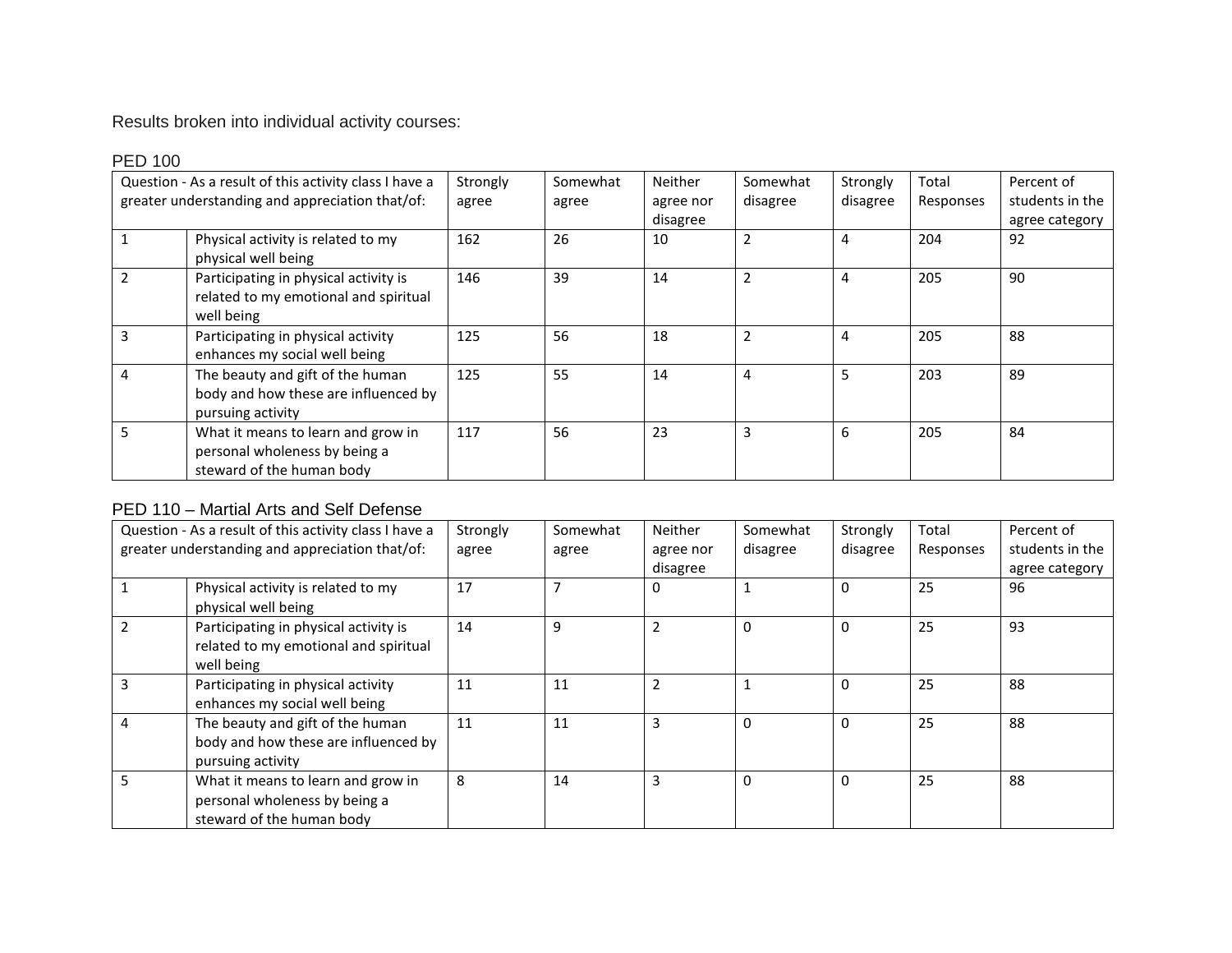# PED 112 - Yoga Sculpt

|                | Question - As a result of this activity class I have a | Strongly | Somewhat | <b>Neither</b>           | Somewhat     | Strongly | Total     | Percent of      |
|----------------|--------------------------------------------------------|----------|----------|--------------------------|--------------|----------|-----------|-----------------|
|                | greater understanding and appreciation that/of:        | agree    | agree    | agree nor                | disagree     | disagree | Responses | students in the |
|                |                                                        |          |          | disagree                 |              |          |           | agree category  |
|                | Physical activity is related to my                     | 25       | 3        | 0                        | $\Omega$     | $\Omega$ | 28        | 100             |
|                | physical well being                                    |          |          |                          |              |          |           |                 |
| $\overline{2}$ | Participating in physical activity is                  | 23       | 4        |                          | 0            | $\Omega$ | 28        | 96              |
|                | related to my emotional and spiritual                  |          |          |                          |              |          |           |                 |
|                | well being                                             |          |          |                          |              |          |           |                 |
| 3              | Participating in physical activity                     | 20       | 6        | $\overline{\phantom{a}}$ | $\mathbf{0}$ | $\Omega$ | 28        | 93              |
|                | enhances my social well being                          |          |          |                          |              |          |           |                 |
| 4              | The beauty and gift of the human                       | 22       | 6        | $\Omega$                 | 0            | $\Omega$ | 28        | 100             |
|                | body and how these are influenced by                   |          |          |                          |              |          |           |                 |
|                | pursuing activity                                      |          |          |                          |              |          |           |                 |
| 5              | What it means to learn and grow in                     | 23       | 3        |                          | $\Omega$     | $\Omega$ | 28        | 93              |
|                | personal wholeness by being a                          |          |          |                          |              |          |           |                 |
|                | steward of the human body                              |          |          |                          |              |          |           |                 |

## PED 120 – Tennis

|                | Question - As a result of this activity class I have a | Strongly | Somewhat | <b>Neither</b> | Somewhat     | Strongly | Total     | Percent of      |
|----------------|--------------------------------------------------------|----------|----------|----------------|--------------|----------|-----------|-----------------|
|                | greater understanding and appreciation that/of:        | agree    | agree    | agree nor      | disagree     | disagree | Responses | students in the |
|                |                                                        |          |          | disagree       |              |          |           | agree category  |
|                | Physical activity is related to my                     | 17       | 3        | $\Omega$       | $\Omega$     |          | 21        | 95              |
|                | physical well being                                    |          |          |                |              |          |           |                 |
|                | Participating in physical activity is                  | 17       |          |                | $\mathbf{0}$ |          | 21        | 90              |
|                | related to my emotional and spiritual                  |          |          |                |              |          |           |                 |
|                | well being                                             |          |          |                |              |          |           |                 |
| ς              | Participating in physical activity                     | 16       | 3        |                | $\mathbf{0}$ |          | 21        | 90              |
|                | enhances my social well being                          |          |          |                |              |          |           |                 |
| $\overline{4}$ | The beauty and gift of the human                       | 15       | 4        |                | $\sqrt{ }$   |          | 21        | 90              |
|                | body and how these are influenced by                   |          |          |                |              |          |           |                 |
|                | pursuing activity                                      |          |          |                |              |          |           |                 |
|                | What it means to learn and grow in                     | 15       | q        | $\overline{2}$ | $\Omega$     |          | 21        | 86              |
|                | personal wholeness by being a                          |          |          |                |              |          |           |                 |
|                | steward of the human body                              |          |          |                |              |          |           |                 |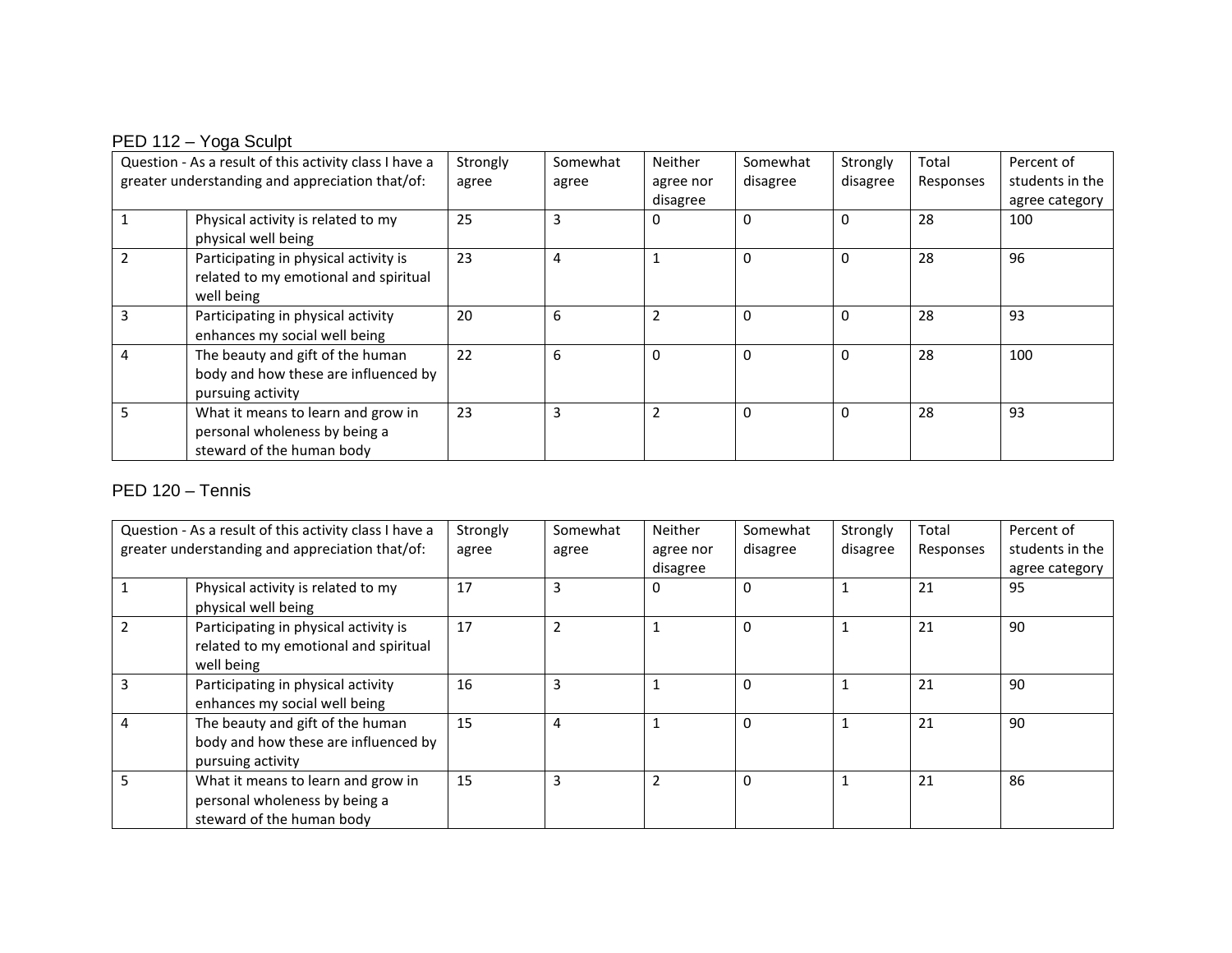# PED 130 – Beginning Volleyball

|   | Question - As a result of this activity class I have a                                           | Strongly | Somewhat | <b>Neither</b> | Somewhat | Strongly | Total     | Percent of      |
|---|--------------------------------------------------------------------------------------------------|----------|----------|----------------|----------|----------|-----------|-----------------|
|   | greater understanding and appreciation that/of:                                                  | agree    | agree    | agree nor      | disagree | disagree | Responses | students in the |
|   |                                                                                                  |          |          | disagree       |          |          |           | agree category  |
|   | Physical activity is related to my<br>physical well being                                        | 21       | 5        |                | $\Omega$ |          | 28        | 93              |
|   | Participating in physical activity is<br>related to my emotional and spiritual<br>well being     | 14       | 9        | 3              | $\Omega$ |          | 28        | 82              |
| 3 | Participating in physical activity<br>enhances my social well being                              | 20       | 3        | 4              | 0        |          | 28        | 82              |
| 4 | The beauty and gift of the human<br>body and how these are influenced by<br>pursuing activity    | 16       |          | 4              | $\Omega$ |          | 28        | 82              |
| 5 | What it means to learn and grow in<br>personal wholeness by being a<br>steward of the human body | 13       | 9        | $\overline{4}$ |          |          | 28        | 79              |

## **PED 131 – Advanced Volleyball**

|   | Question - As a result of this activity class I have a | Strongly | Somewhat | <b>Neither</b> | Somewhat | Strongly     | Total     | Percent of      |
|---|--------------------------------------------------------|----------|----------|----------------|----------|--------------|-----------|-----------------|
|   | greater understanding and appreciation that/of:        | agree    | agree    | agree nor      | disagree | disagree     | Responses | students in the |
|   |                                                        |          |          | disagree       |          |              |           | agree category  |
|   | Physical activity is related to my                     | 14       |          | 0              | $\Omega$ | $\Omega$     | 15        | 100             |
|   | physical well being                                    |          |          |                |          |              |           |                 |
|   | Participating in physical activity is                  | 14       |          | $\Omega$       | $\Omega$ | $\Omega$     | 15        | 100             |
|   | related to my emotional and spiritual                  |          |          |                |          |              |           |                 |
|   | well being                                             |          |          |                |          |              |           |                 |
|   | Participating in physical activity                     | 14       |          | $\Omega$       | $\Omega$ | $\Omega$     | 15        | 100             |
|   | enhances my social well being                          |          |          |                |          |              |           |                 |
| 4 | The beauty and gift of the human                       | 12       | 3        | $\Omega$       | $\Omega$ | 0            | 15        | 100             |
|   | body and how these are influenced by                   |          |          |                |          |              |           |                 |
|   | pursuing activity                                      |          |          |                |          |              |           |                 |
|   | What it means to learn and grow in                     | 13       |          |                | $\Omega$ | $\mathbf{0}$ | 15        | 93              |
|   | personal wholeness by being a                          |          |          |                |          |              |           |                 |
|   | steward of the human body                              |          |          |                |          |              |           |                 |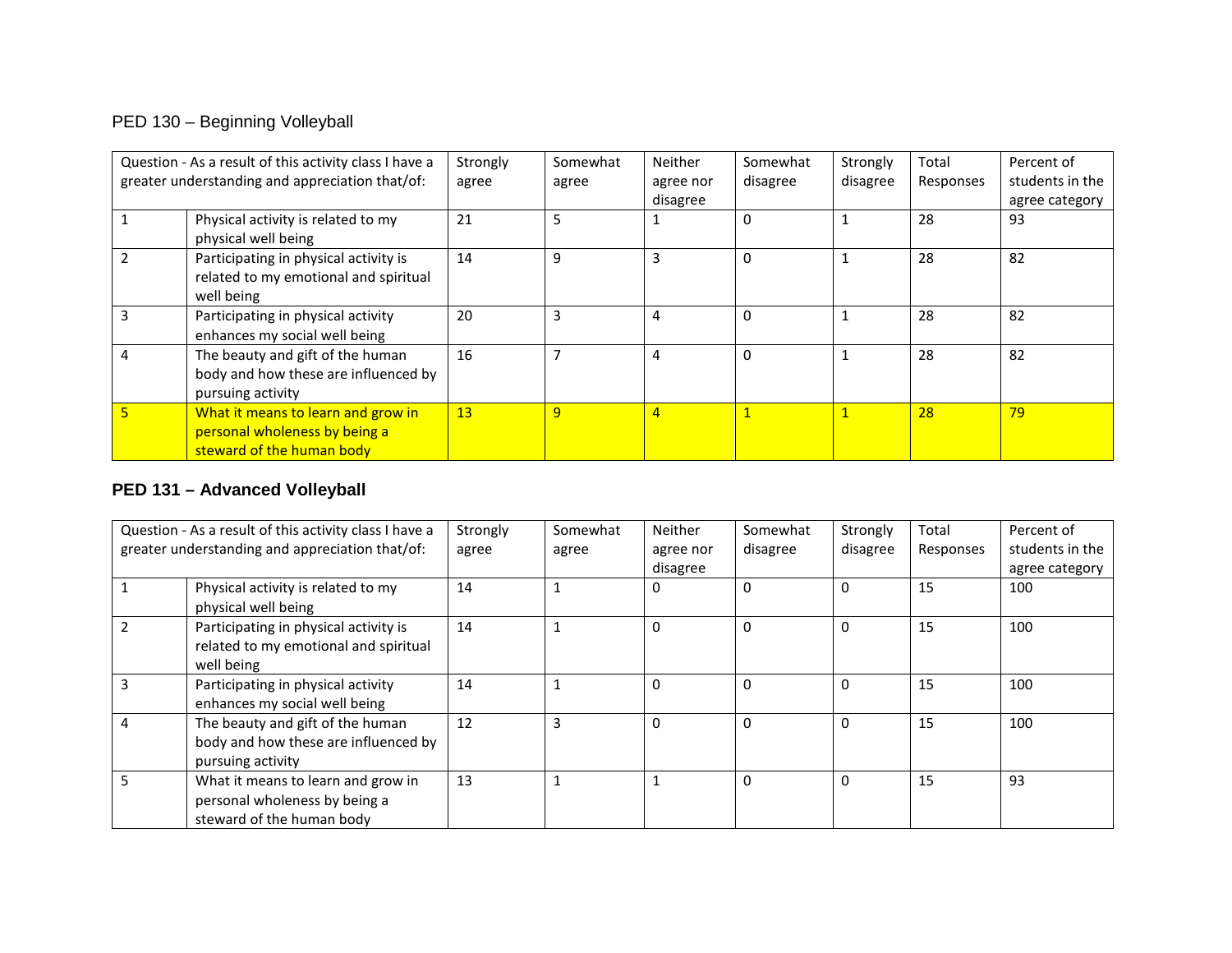## **PED 148 – Aerobics**

|                                                 | Question - As a result of this activity class I have a                                           | Strongly | Somewhat | Neither   | Somewhat | Strongly | Total     | Percent of      |
|-------------------------------------------------|--------------------------------------------------------------------------------------------------|----------|----------|-----------|----------|----------|-----------|-----------------|
| greater understanding and appreciation that/of: |                                                                                                  | agree    | agree    | agree nor | disagree | disagree | Responses | students in the |
|                                                 |                                                                                                  |          |          | disagree  |          |          |           | agree category  |
|                                                 | Physical activity is related to my physical<br>well being                                        | 36       | 4        |           |          | $\Omega$ | 40        | 100             |
|                                                 | Participating in physical activity is related<br>to my emotional and spiritual well being        | 33       |          |           |          | 0        | 40        | 100             |
|                                                 | Participating in physical activity enhances<br>my social well being                              | 29       | 11       |           |          | $\Omega$ | 40        | 100             |
|                                                 | The beauty and gift of the human body<br>and how these are influenced by pursuing<br>activity    | 30       | 10       | 0         |          | $\Omega$ | 40        | 100             |
|                                                 | What it means to learn and grow in<br>personal wholeness by being a steward of<br>the human body | 30       | 10       | $\Omega$  |          | $\Omega$ | 40        | 100             |

## **PED 150 – Golfing**

| Question - As a result of this activity class I have a<br>greater understanding and appreciation that/of: |                                                                                                  | Strongly<br>agree | Somewhat<br>agree | <b>Neither</b><br>agree nor<br>disagree | Somewhat<br>disagree | Strongly<br>disagree | Total<br>Responses | Percent of<br>students in the<br>agree category |
|-----------------------------------------------------------------------------------------------------------|--------------------------------------------------------------------------------------------------|-------------------|-------------------|-----------------------------------------|----------------------|----------------------|--------------------|-------------------------------------------------|
|                                                                                                           | Physical activity is related to my physical<br>well being                                        | 18                |                   |                                         |                      |                      | 28                 | 82                                              |
|                                                                                                           | Participating in physical activity is related<br>to my emotional and spiritual well being        | 17                | 9                 | $\Omega$                                |                      |                      | 28                 | 93                                              |
|                                                                                                           | Participating in physical activity enhances<br>my social well being                              | 21                | 4                 |                                         |                      |                      | 28                 | 89                                              |
|                                                                                                           | The beauty and gift of the human body<br>and how these are influenced by pursuing<br>activity    | 19                | 6                 |                                         |                      |                      | 28                 | 89                                              |
|                                                                                                           | What it means to learn and grow in<br>personal wholeness by being a steward of<br>the human body | 17                | 8                 |                                         |                      |                      | 28                 | 89                                              |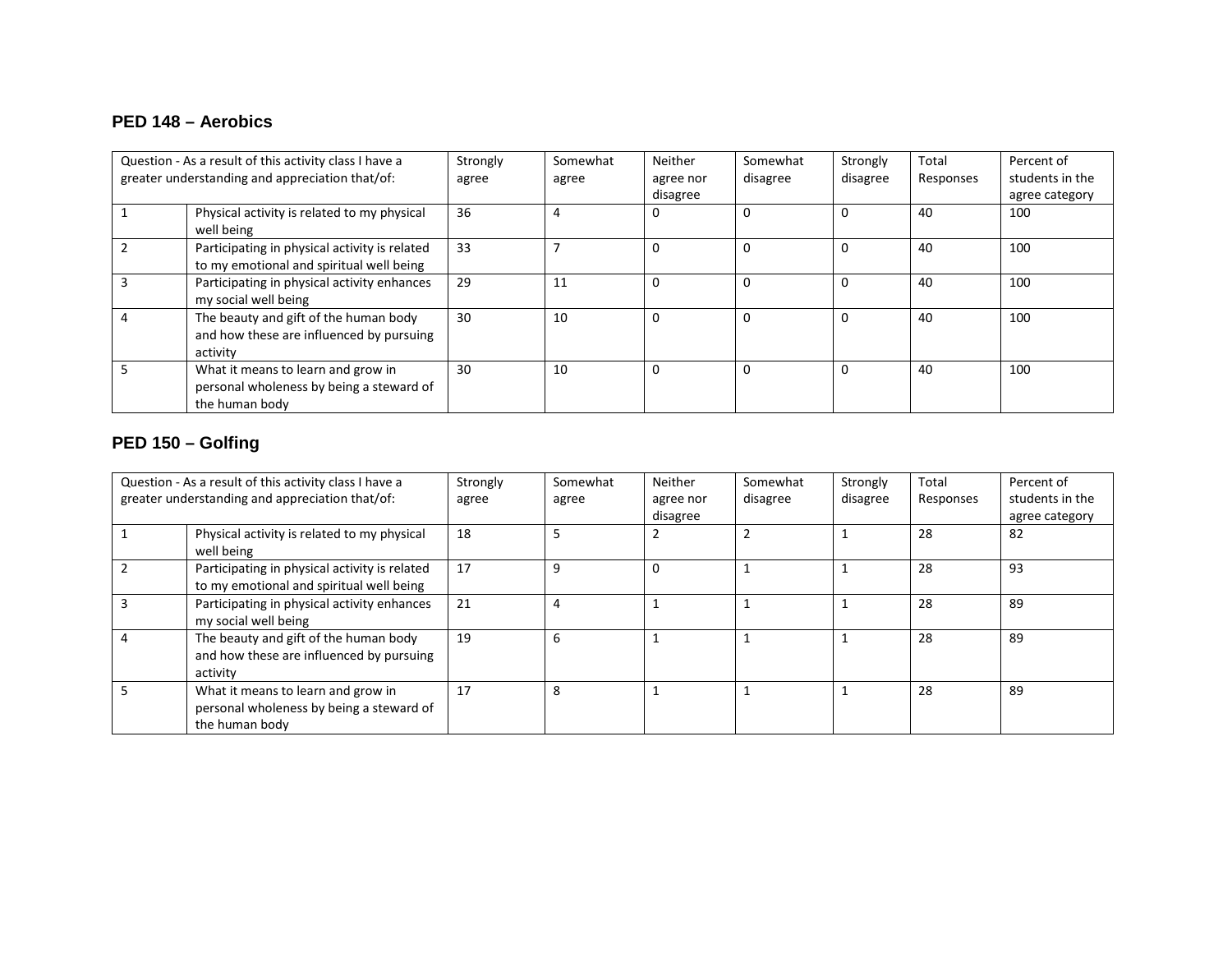# **PED 155 – Weight Training**

|                                                 | Question - As a result of this activity class I have a                                           | Strongly | Somewhat | Neither   | Somewhat | Strongly | Total     | Percent of      |
|-------------------------------------------------|--------------------------------------------------------------------------------------------------|----------|----------|-----------|----------|----------|-----------|-----------------|
| greater understanding and appreciation that/of: |                                                                                                  | agree    | agree    | agree nor | disagree | disagree | Responses | students in the |
|                                                 |                                                                                                  |          |          | disagree  |          |          |           | agree category  |
|                                                 | Physical activity is related to my physical<br>well being                                        | 54       | 3        |           |          |          | 58        | 98              |
|                                                 | Participating in physical activity is related<br>to my emotional and spiritual well being        | 48       | 9        |           |          |          | 58        | 98              |
|                                                 | Participating in physical activity enhances<br>my social well being                              | 42       | 11       |           |          |          | 58        | 91              |
|                                                 | The beauty and gift of the human body<br>and how these are influenced by pursuing<br>activity    | 47       | 10       |           |          |          | 58        | 98              |
|                                                 | What it means to learn and grow in<br>personal wholeness by being a steward of<br>the human body | 41       | 12       |           |          |          | 58        | 91              |

## **PED 160 – Golf**

|                                                 | Question - As a result of this activity class I have a                                           | Strongly | Somewhat | Neither   | Somewhat     | Strongly | Total     | Percent of      |
|-------------------------------------------------|--------------------------------------------------------------------------------------------------|----------|----------|-----------|--------------|----------|-----------|-----------------|
| greater understanding and appreciation that/of: |                                                                                                  | agree    | agree    | agree nor | disagree     | disagree | Responses | students in the |
|                                                 |                                                                                                  |          |          | disagree  |              |          |           | agree category  |
|                                                 | Physical activity is related to my<br>physical well being                                        | 13       | 5        | 0         | $\sqrt{ }$   | 0        | 18        | 100             |
|                                                 | Participating in physical activity is<br>related to my emotional and spiritual<br>well being     | 14       | 4        | $\Omega$  | $\mathbf{0}$ | 0        | 18        | 100             |
| 3                                               | Participating in physical activity<br>enhances my social well being                              | 14       | 4        | $\Omega$  | $\Omega$     | 0        | 18        | 100             |
| 4                                               | The beauty and gift of the human<br>body and how these are influenced by<br>pursuing activity    | 12       | 6        | $\Omega$  | $\mathbf{0}$ | 0        | 18        | 100             |
|                                                 | What it means to learn and grow in<br>personal wholeness by being a<br>steward of the human body | 11       | 6        |           | $\mathbf 0$  | 0        | 18        | 94              |